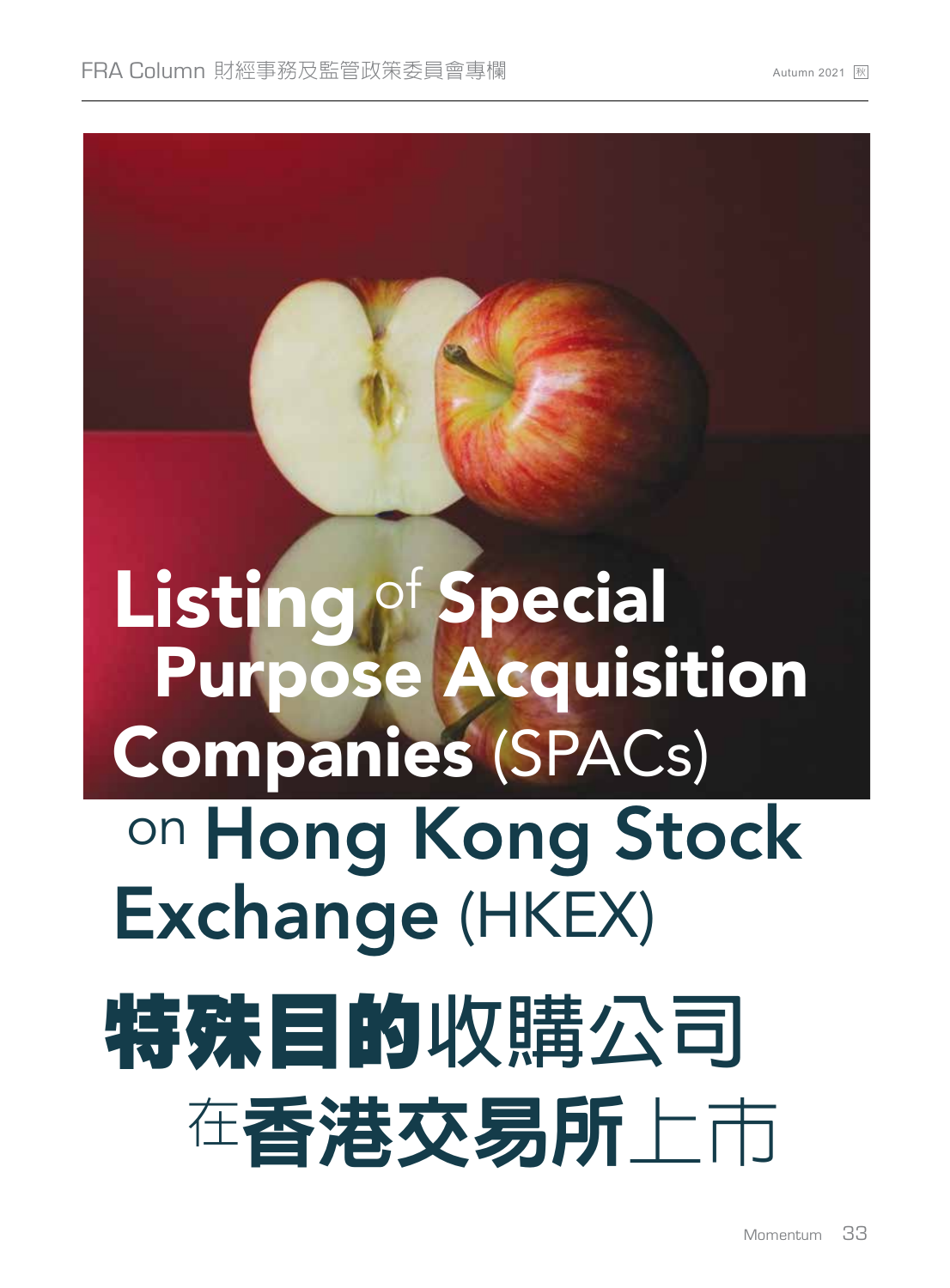In March this year, the Financial Secretary directed the Securities<br>and Futures Commission (SFC) and the Hong Kong Stock n March this year, the Financial Secretary directed the Securities Exchange (HKEX) to investigate the feasibility of listing special purpose acquisition companies (SPACs) in Hong Kong. In September 2021, HKEX issued a consultation paper (CP) to consult the market on the introduction of a new framework for listing of SPACs, based on the US SPAC model. This article will review the history of SPAC regime in the US, discuss the main features of the SPAC listing regime under consultation, and update our members as to the Chamber's views and concerns in relation thereto.

## **History of SPACs in the US**

Prior to the enactment of first state securities law in Kansas in 1911 (which law was promoted by John Dolley), offering of securities in the US was not statutorily regulated. As a result, many "speculative schemes which [had] no more basis other than so many feet of 'blue sky'" (as per the judgement of Justice Joseph McKenna in Hall v. Geiger-Jones Co.) were offered. Since then, state securities law is termed blue sky law. Under the blue sky law, state securities regulators would conduct a merit review before approving an offering; this is the merit-based regime that an offering may not be approved on merit ground despite full disclosure if such offering is not in the interests of the investors. In 1933, the national Securities Act was passed to regulate the public offering of securities in the US by requiring a listed applicant to file a registration document (similar to our prospectus regime) and to disclose all relevant information that is necessary for investors to make an informed decision whether to invest based on their own judgement. In 1934, the national Securities Exchange Act was passed to create the Securities and Exchange Commission (SEC), the most powerful regulator, to regulate the US securities market and to require listed companies to file periodic financial statements (similar to our continuing obligations after listing under our Listing Rules). Under the new law, SEC would not review the merit of any offering and would approve an offering upon full disclosure of all information as required under the law. In short, under the disclosure-based regime, one may sell bad apples provided that full disclosure is made as to how bad these apples are.

Under the disclosure-based regime, many speculative schemes (of and relating to blank check (cheque) companies, penny stocks and shell companies) were offered causing significant losses to investors, particularly retail investors. In response, US Securities Enforcement Remedies and Penny Stock Act was enacted in 1990 to, inter alia, regulate the offering by blank cheque companies and penny stocks. Section 7 of the Securities Act 1933 was amended mandating SEC to prescribe rules regulating the offering of blank cheque companies. Pursuant thereto, Rule 419 was enacted (inter alia) to prescribe the requirements for (a) information disclosure, (b) escrow arrangement for IPO proceeds, and (c) right of rescission by and refund to shareholders under certain circumstances for offering by blank cheque companies. A blank cheque company is defined in the Securities Act 1933 as 'any development stage company that is issuing a penny stock … and that (A) has no specific business plan or purpose; or (B) has indicated that its business plan is to merge with an unidentified company'.

**△△**年3月,財政司司長指示證券及期貨事務監察委員<br> ̄ ̄ ̄ 會(SFC)和香港交易所(港交所)研究特殊目 的收購公司(SPAC)在香港上市的可行性。2021年9 月,港交所刊發諮詢文件,以就根據美國SPAC模式引 入SPAC上市的新框架向市場進行諮詢。本文將回顧美 國SPAC制度的歷史,討論諮詢中的SPAC上市制度的主 要特點,並向成員及時通報商會對此的觀點和疑慮。

## **美國**SPAC**的歷史**

在1911年堪薩斯州頒佈首部州立證券法(該法由 John Dolley 推動)之前,美國的證券發行未受到法律的監 管。因此,許多「行險僥倖的投機伎倆,其交易的基礎 不過是幾英呎的藍天」(根據 Joseph McKenna 法官在 Hall 對 Geiger-Jones Co. 一案的判詞)被發售。自此, 州證券法被稱為藍天法。根據藍天法,各州證券監管機 構在批准發售前會進行價值評核;該制度基於價值評 審,即儘管有充分的披露,但若該發售不符合投資者利 益,則基於價值不得批准發售。1933年,美國通過《國 家證券法》,對公開發售證券進行監管,要求上市申請 人提交登記文件(類似於我們的招股章程制度),並披 露所有必要的相關資料,以便投資者根據自身判斷作出 是否投資的明智決定。1934年,美國通過《證券交易 法》,設立證券交易委員會(證交會),作為最大權力 的監管機構,負責監管美國證券市場,並要求上市公司 定期提交財務報表(類似於我們根據《上市規則》上市 後的持續責任)。根據新的法律,證交會將不評核任何 發售的價值,並在法律規定的所有資料獲充分披露後批 准發售。簡而言之,在以披露為基礎的制度下,只要充 分披露蘋果有多壞,便可出售壞蘋果。

在以披露為基礎的制度下,許多投機計劃(包括空頭支 票公司、仙股和空殼公司)得以發售,給投資者(特別 是散戶投資者)造成巨大損失。有鑒於此,美國於1990 年頒佈《證券執行救濟及仙股法案》,以監管包括空頭 支票公司和仙股的發售。1933年《證券法》第7條被修 訂,授權證交會規定空頭支票公司的發售規則。第419 條據此頒佈,規定的要求包括:(a) 資料披露;(b) 首次 公開招股所得款項的託管安排;及(c)在某些情況下對空 頭支票公司發售的股東撤銷權和退款權。在1933年《證 券法》中,空頭支票公司是指『任何處於發展階段發售 仙股的公司…且 (A) 沒有具體的商業計劃或目的;或 (B) 已表明其商業計劃是與一家不明公司合併』。

於1993年或前後,為應對第419條,Early Bird Capital Inc 的創始人David Nussbaum 提出並推廣 SPAC,並由 Graubard Miller 的合夥人 David Miller 提供諮詢(兩人 均為1980 年畢業於紐約大學法學院的律師)。SPAC 不 是仙股公司(因此嚴格而言不是空頭支票公司),但在 各方面均符合第 419 條。在首次提出時乃至 2003 年或 2009年之前,SPAC並不受歡迎,有以下事實為證:(a) 2009年僅一間 SPAC 發售 (籌集 3,600 萬美元) (對比 2021年 527 間 SPAC 發售 (籌集1,444.53 億美元)); (b) 最初,只有不太知名的發起人、保薦人和包銷商參與 其中;及 (c) SPAC 最初在場外交易,未在國家證券交易 所上市。高盛當時對 SPAC 設有嚴格的政策直到最近, 但現時卻宣稱2020年為SPAC年,高盛不僅是積極的保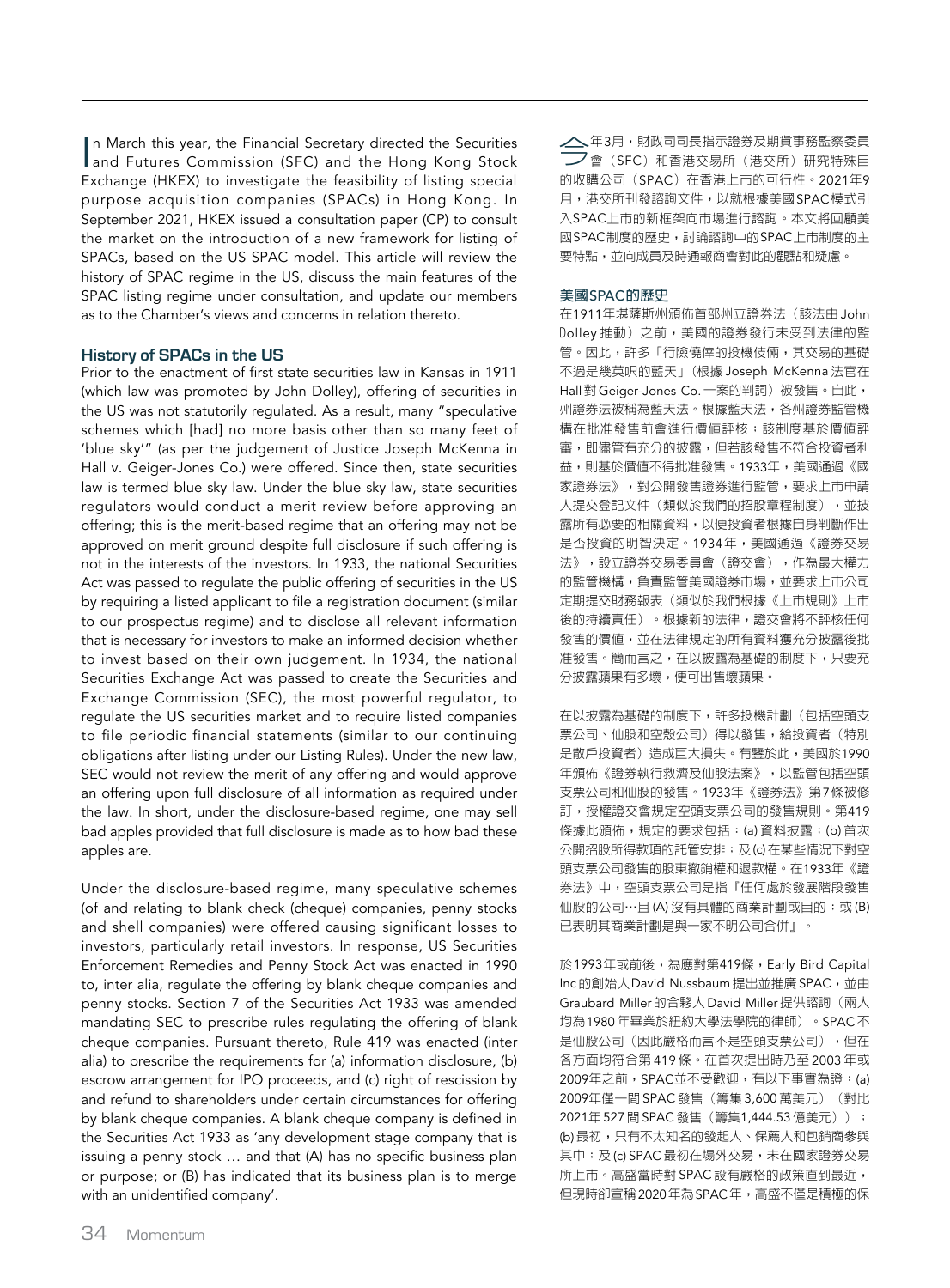In or about 1993, SPACs were created and promoted by David Nussbaum, founder of Early Bird Capital Inc and advised by David Miller, partner of Graubard Miller, (both were attorneys attending New York University law school and both graduated in 1980) in reaction to Rule 419. A SPAC was not a penny stock company (and hence technically is not a blank cheque company) but complying with Rule 419 in all respects. SPACs were not well received when first introduced until 2003 or even 2009 as evidenced by the fact (a) that only 1 SPAC was offered in 2009 (raised US\$36 million) (compared with 527 SPACs being offered in 2021 (raised US\$144,453 million)), (b) that initially, only less well-known promoters, sponsors and underwriters were involved, and (c) that SPACs were initially traded over the counter and not listed on national stock exchanges. Goldman Sachs then had a strict policy against SPACs until recently but now declared 2020 as the year of the SPAC with itself being not only an active sponsor and underwriter but also promoter of its own SPACs. New York Stock Exchange (NYSE) did not list any SPAC until May 2017 when the first SPAC by the name TPG Pace Energy Holdings was first listed. In 2020, the funds raised by SPAC IPOs exceeded those that were raised by traditional IPOs in the US. Hitherto, the largest and landmark SPAC is Pershing Square Tontine Holding Limited promoted by William A. Ackman, sponsored and underwritten by Citigroup, Jeffries and UBS, listed on NYSE and raised US\$4 billion. This SPAC trend is seen in Europe and now in Asia. Singapore has issued a consultation paper on SPAC in March 2021 and will have its first listing of SPAC very shortly.

### **Structure of SPAC Under the Consultation Paper**

In order to understand the structure of SPAC, the following terms as defined in the CP are used in here, namely, De-SPAC Target means the target of De-SPAC Transaction, De-SPAC Transaction is a business combination between SPAC and De-SPAC Target leading to the listing of the Successor Company, SPAC Promoter is the promoter promoting the SPAC, Promoter Shares and Promoter Warrants are shares and warrants issued to the SPAC Promoter; and Successor Company is the company that is listed after completion of the De-SPAC Transaction.

Under the CP, the listing of SPAC and the subsequent Successor Company is proposed as follows:

- (a) SPAC is structured as a special purpose company to be listed with the IPO proceeds being used exclusively to finance the De-SPAC Transaction;
- (b) SPAC must be promoted by SPAC Promoters; at least one SPAC Promoter must hold a type 6 (advising on corporate finance) or type 9 (asset management) licence issued by SFC;
- (c) units (shares and warrants) of SPAC are listed under the new regime to be contained in chapter 18B of the Listing Rules;
- (d) proceeds of SPAC IPO are placed in a trust account to finance the De-SPAC Transaction; the gross fund raised in a SPAC IPO must be at least HK\$1 billion;
- (e) Promoter Shares and Warrants are issued to the SPAC Promoters and will not be listed;
- (f) other SPAC shares and warrants will only be offered to professional investors and will be listed and traded separately; the issue price must be at least HK\$10 per share;

薦人和包銷商,亦是自身 SPAC 的發起人。紐約證券交 易所(紐交所)在 2017年5月之前不接受 SPAC 上市, 而首家上市的 SPAC 為 TPG Pace Energy Holdings。 2020 年,SPAC 首次公開招股募集的資金超過美國傳 統首次公開招股募集的資金。迄今為止,最大規模、 具有里程碑意義的 SPAC 是由 William A. Ackman 發 起,由花旗集團、Jeffries和瑞銀保薦和包銷的Pershing Square Tontine Holding Limited, 該SPAC於紐交所上 市,並籌集 40 億美元。SPAC 先後在歐洲和亞洲流行起 來。新加坡已於2021年3月發佈一份關於SPAC的諮詢 文件,並將在不久後迎來首個SPAC上市。

#### **諮詢文件中的**SPAC**架構**

為了理解SPAC的架構,本文使用諮詢文件中界定的以下 用語,即SPAC併購目標指SPAC併購交易的目標,SPAC 併購交易指SPAC與SPAC併購目標之間促成繼承公司上 市的業務合併,SPAC發起人指發起SPAC的發起人,發 起人股份和發起人權證指向SPAC發起人發行的股份和 權證;繼承公司指SPAC併購交易完成後上市的公司。

根據諮詢文件,SPAC上市及後續繼承公司建議如下:

- (a) SPAC作為擬上市的特殊目的公司構建,首次公開招 股所得款項完全用於為SPAC併購交易提供資金;
- (b) SPAC 必須由 SPAC 發起人發起;至少一名SPAC 發起人必須持有證監會頒發的第 6 類(就機構融 資提供意見)或第9類(提供資產管理)牌照;
- (c) SPAC的單位(股份和權證)根據將列入《上市規 則》第18B章的新制度上市;
- (d) SPAC 首次公開招股所得款項存入信託賬戶,為 SPAC併購交易提供資金;SPAC 首次公開招股籌 集的資金總額必須至少為10億港元;
- (e) 向 SPAC 發起人發行的發起人股份和權證,將不 會上市;
- (f) 其他SPAC股份和權證將僅提供給專業投資者,並 將各自獨立上市及交易;發行價必須至少為每股10 港元;
- (g) 最終確定SPAC併購交易的條款後,必須發佈公 告;任何SPAC併購交易必須包括獨立第三方投資 者(PIPE 投資者)的投資,由此產生的資金必須 至少構成繼承公司預期市值的25%;
- (h) 完成SPAC併購交易的條件包括繼承公司上市;
- (i) SPAC併購交易必須獲得SPAC獨立股東批准;
- (j) SPAC 目標可能是關連人士,而 SPAC併購交易可 能是關連交易;如是,SPAC併購交易必須遵守 《上市規則》第14A章的關連交易規定;
- (k) SPAC併購交易完成,繼承公司的股份將上市,而 SPAC將除牌;繼承公司的上市須完全遵守《上市 規則》的上市規定;
- (l) 如果在上市後 24 個月內未發佈 SPAC併購交易公 告,且SPAC併購交易未能在上市後 36 個月內完 成,除非最後期限延長,否則 SPAC 將被清盤和 除牌,首次公開招股所得款項將退還股東;及
- (m) SPAC 股東可在 (a) SPAC 發起人發生任何重大變 動; (b) 其投票反對任何SPAC併購交易; 及 / 或 (c)任何期限延長時贖回股份。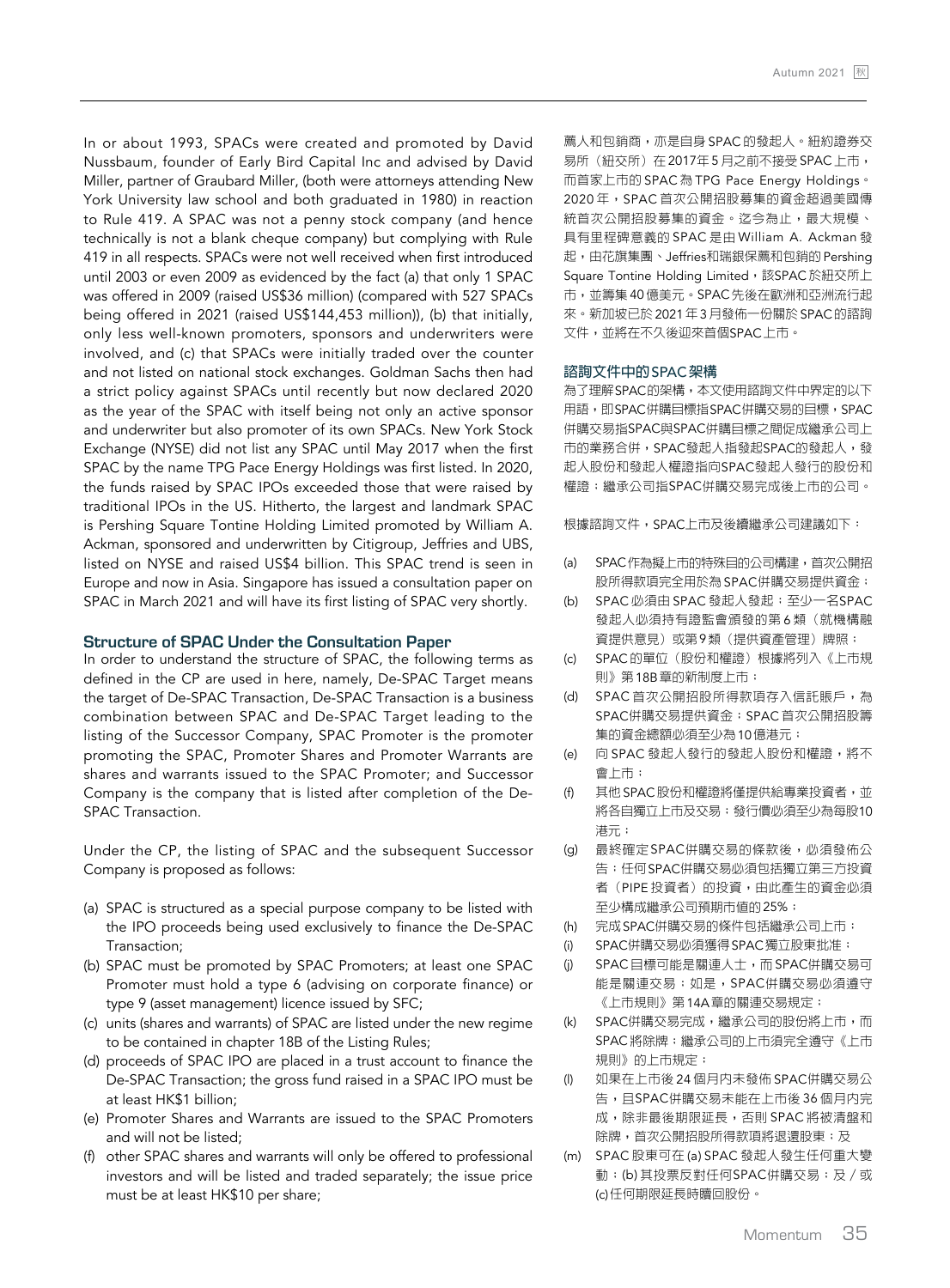- (g) once the terms of the De-SPAC Transaction is finalised, an announcement must be made; any De-SPAC Transaction must include investment from independent third party investors (PIPE Investors) and the funds therefrom must constitute at least 25% of the expected market capitalisation of the Successor Company;
- (h) completion of the De-SPAC Transaction is conditional upon, inter alia, the listing of the Successor Company;
- (i) De-SPAC Transaction must be approved by independent shareholders of SPAC;
- (j) SPAC Target may be a connected person and De-SPAC Transaction may be a connected transaction; if so, De-SPAC Transaction must comply with the connected transaction requirements under chapter 14A of the Listing Rules;
- (k) once De-SPAC Transaction is completed, the shares of the Successor Company will be listed and the SPAC will be delisted; the listing of the Successor Company is subject to the listing requirements under the Listing Rules in full;
- (l) if De-SPAC Transaction announcement is not made within 24 months and De-SPAC Transaction is not completed within 36 months after listing, the SPAC will be liquidated and delisted and the IPO proceeds will be refunded to the shareholders unless the deadlines are extended; and
- (m) a SPAC shareholder may redeem its shares upon (a) any material change in SPAC Promoters, (b) its voting against any De-SPAC Transaction, and/or (c) any extension of any deadline.

## **Benefits and Risks to the Investors in Investing in SPACs**

Investors of SPACs are benefited from and are protected by the following:

- (a) SPACs are promoted and managed by SPAC Promoters who have experience and track records in finding and executing the best De-SPAC Transactions for the SPACs;
- (b) IPO proceeds are held in trust accounts and will only be used in completing De-SPAC Transactions;
- (c) all De-SPAC Transactions are approved by independent SPAC shareholders;
- (d) completion of De-SPAC Transaction is subject to listing of Successor Company;
- (e) SPAC shareholders are refunded if De-SPAC Transactions are not completed within deadlines or the SPAC shareholders have voted against the De-SPAC Transactions; and
- (f) SPACs, SPAC Promoters and Directors, SPAC Promoter shares and warrants, SPAC Targets, De-SPAC Transactions and Successor Companies are highly regulated under chapter 18B of the Listing Rules.



### **投資者投資於**SPAC**的裨益及風險**

SPAC投資者可從以下方面受益並受到保護:

- (a) SPAC由在為SPAC尋找和進行最佳SPAC併購交 易方面具有經驗及往績記錄的SPAC發起人發起 及管理;
- (b) 首次公開招股所得款項存入信託賬戶和只用於完 成SPAC併購交易;
- (c) 所有SPAC併購交易均由獨立SPAC股東批准;
- (d) SPAC併購交易的完成取決於繼承公司的上市;
- (e) 如果SPAC併購交易未在截止日期前完成,或 SPAC股東投票反對SPAC併購交易,則SPAC股 東將獲得退款;及
- (f) SPAC、SPAC發起人及董事、SPAC發起人股份 和權證、SPAC目標、SPAC併購交易及繼承公司 均受《上市規則》第18B章的嚴格監管。

儘管存在上述裨益及保護,投資者仍面對以下風險:

- (a) 首次上市時,SPAC為空殼公司,除首次公開招 股所得現金外並無其他資產;
- (b) SPAC目標在上市時尚未確定;因此,SPAC的成 功及隨後繼承公司的上市完全取決於SPAC發起 人的商業智慧;
- (c) 發起人股份和權證按面值向SPAC發起人發行, 上市後將即時對投資者產生攤薄效應,但向 SPAC發起人發行股份和權證的上限為30%;及
- (d) 如果SPAC併購交易未在截止日期前完成,SPAC 發起人除了對SPAC進行清盤及除牌並退還所有 首次公開招股所得款項淨額外,無需承擔任何責 任,而投資者負責支付與SPAC上市和完成SPAC 併購交易有關的費用和開支。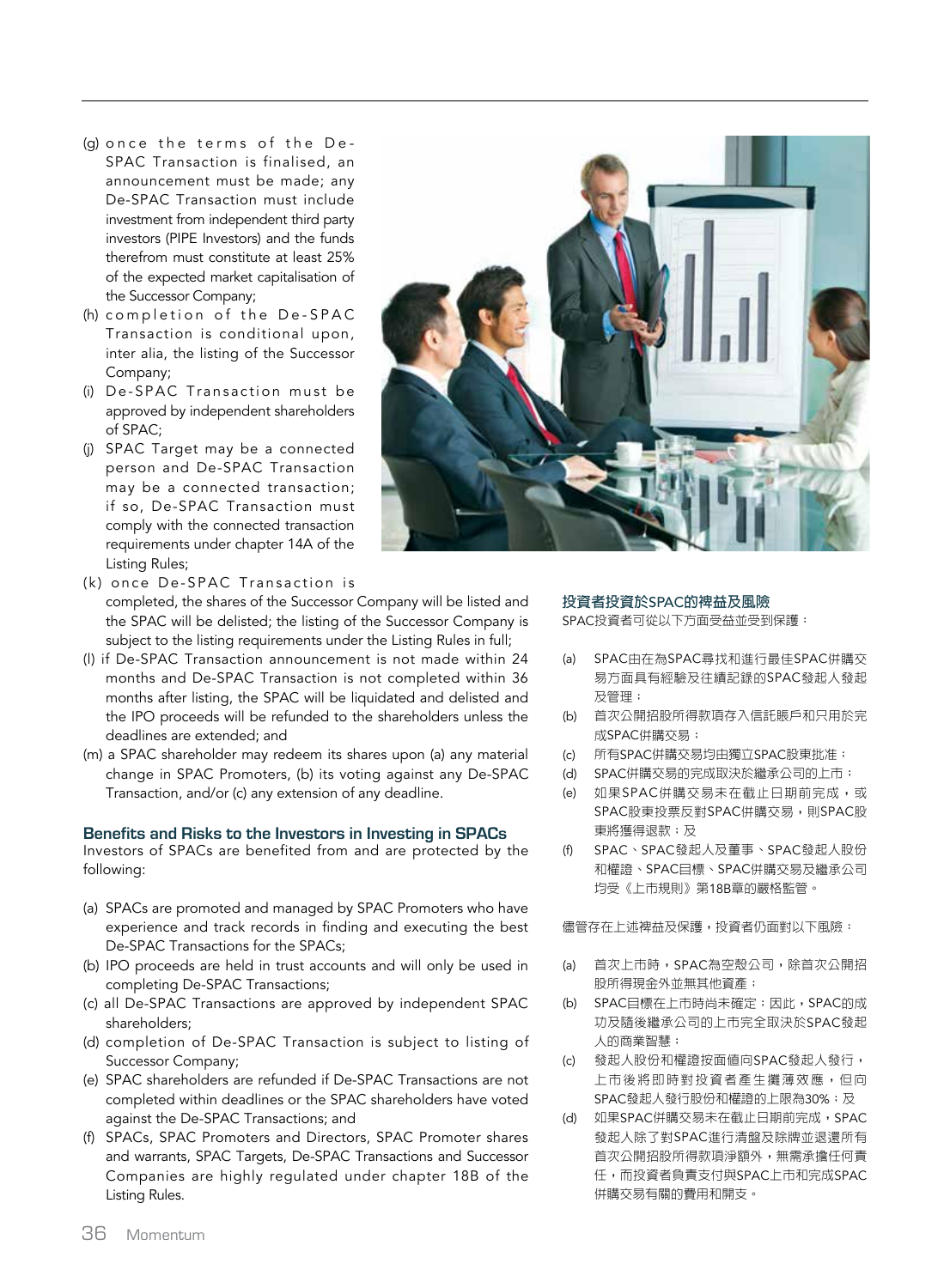Despite the benefits and protections, investors are subject to the following risks:

- (a) when first listed, SPACs are shell companies with no assets other than cash from IPOs;
- (b) SPAC Targets are not identified at the time of listing; hence, the success of SPACs and subsequent listing of Successor Companies depend entirely on the business acumen of SPAC Promoters;
- (c) Promoter Shares and Warrants are issued to SPAC Promoters at nominal value and there will be an immediate dilution effect on the investors upon listing, subject to a cap of 30% of the shares and warrants to be issued to SPAC Promoters; and
- (d) If De-SPAC Transactions are not consummated before the deadlines, SPAC Promoters do not have any responsibility nor liability apart from liquidating and delisting the SPACs and refunding all net IPO proceeds whilst the investors are responsible for the fees and charges relating to the listing of SPACs and consummation of De-SPAC Transactions.

## **Views of the Chamber**

The Chamber supports the introduction of the new framework for the listing and trading of SPACs in the manner as detailed in the CP as the new regime will expand the market instruments that are available to investors and will provide a new fund raising platform (SPAC IPOs) complementing the traditional IPOs - the two IPO regimes are on

the same level playing field offering similar protections to investors. In relation thereto, the Chamber agrees that SPACs should be offered to professional investors only and that the listing of Successor Companies must comply with the listing requirements in full so as to ensure that SPACs are not used as vehicles to list sub-standard companies or businesses by way of backdoor.

In order for retail investors to access the SPAC market, the Chamber suggests to review the regime say after 12 to 18 months after its introduction to see if retail investors are eligible to participate in this new market and what additional protections are required to enable participation by retail investors.

Given that the new regime is only open to professional investors who normally are experienced market professionals, the Chamber is of the view that:

(a) SPAC Promoters may not be required to be licensed by SFC and may be any promoters who are familiar with SPAC market so that seasoned SPAC Promoters from overseas may participate and bring their experience and expertise to Hong Kong; for example, Bill Ackman, the superstar SPAC sponsor and

#### **商會觀點**

商會支持按照諮詢文件中詳述的方式引入SPAC上市和 交易的新框架,理由如下:新制度將擴大可供投資者 選擇的市場工具,並提供新的融資平台(SPAC首次公 開招股)來補充傳統的首次公開招股 — 兩種首次公開 招股制度處於相同的公平競爭環境,為投資者提供類 似的保護。對此,商會同意SPAC應只面向專業投資 者,繼承公司的上市必須完全遵守上市規定,以確保 SPAC不會用作不合標準的公司或企業借殼上市的工 具。

為了讓散戶投資者進入SPAC市場,商會建議在該制度 推出12至18個月後進行檢討,評估散戶投資者是否有 資格參與此新市場,以及散戶投資者參與所需要的額 外保護措施。

鑒於新制度只對專業投資者開放,他們通常為具有經 驗的市場專業人士,商會認為:

(a) SPAC發起人無需獲證監會發牌,可以是任何熟 悉SPAC市場的發起人,如此海外經驗豐富的 SPAC發起人便可將其經驗和專業知識用於香 港;例如,知名SPAC保薦人和發起人Bill Ackman在未獲得證監會相關牌照的情況下便不可能 成為我們SPAC的發起人;及